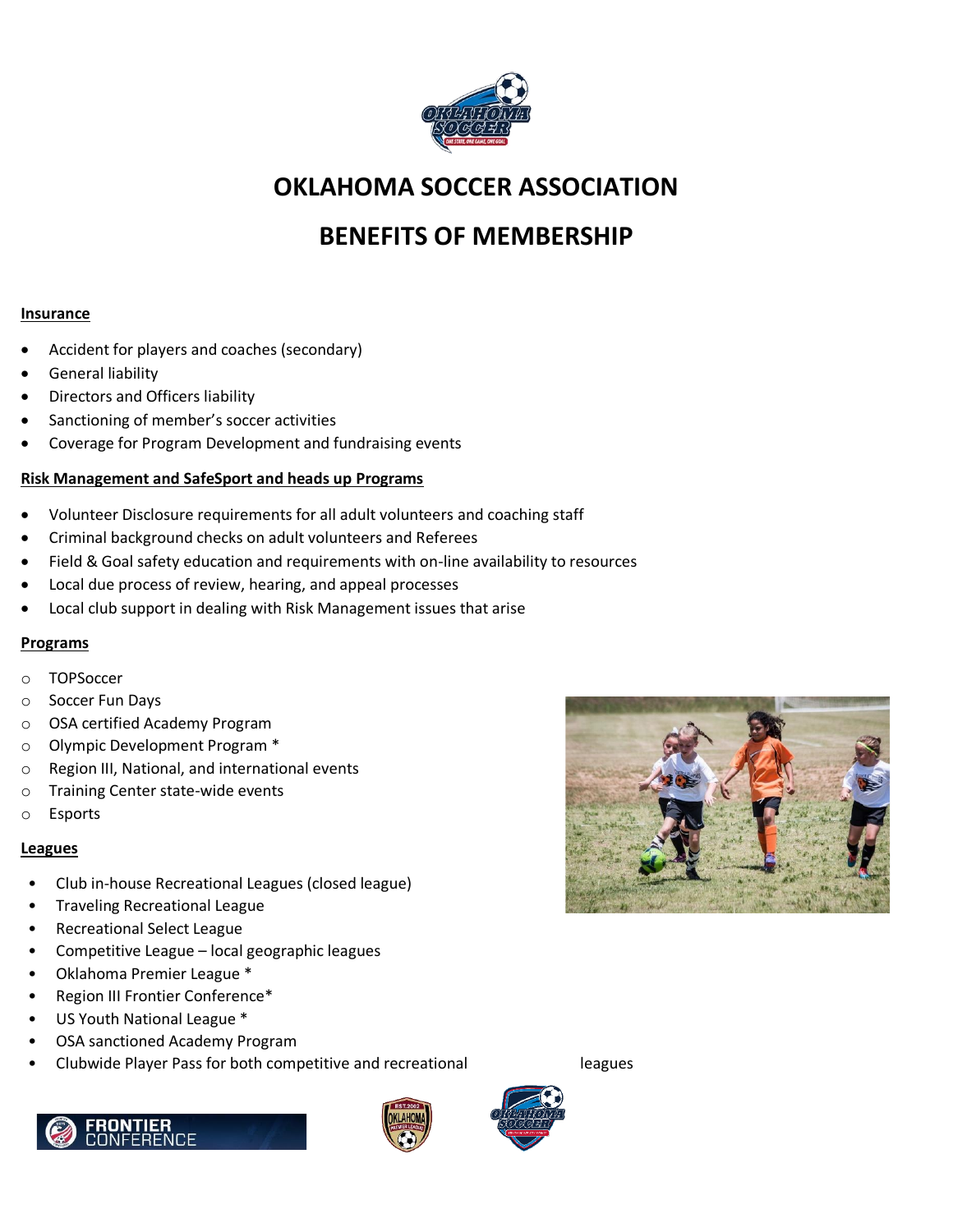

## **Services**

- $\circ$  State office full time professional staff
- $\circ$  501(c) 3 Not-for-profit OSA aids in filing
- o OSA Hearing and Appeal processes held locally
- o Communication
	- Web page
	- E-Smoke Signals (electronic newsletter)
	- Touchline (Presidents and Director of Coaching newsletter)
	- Facebook
	- Twitter
	- Instagram

## **Travel**

- E-Travel Easy online notification of travel
- Ability to travel to out-of-state or out of U.S.
- Ability to guest play
- Ability to host friendly games
- Ability to travel to US Soccer affiliated events with insurance coverage

## **Coaching**

- Free skills modules/sessions
- US Soccer Grassroots course\*
- US Soccer National D License course \*
- Use of US Soccer DCC online resources
- USC courses<sup>\*</sup>
- National US Soccer C License Course \*
- Coaching Code of Ethics
- Small-sided Soccer education and information
- Coaching resources



### **Referee**

- Instruction for entry level referees at the Grassroots level at local clubs \*
- Upgrade instruction to regional level referee at the local club \*
- Annual recertification at local club \*
- Assessment and Instruction available to local club as requested
- Academy Program to designate, train, and promote promising young referees
- Mentor Program to assist local clubs to retain referees
- Annual recertification of Assignors \*



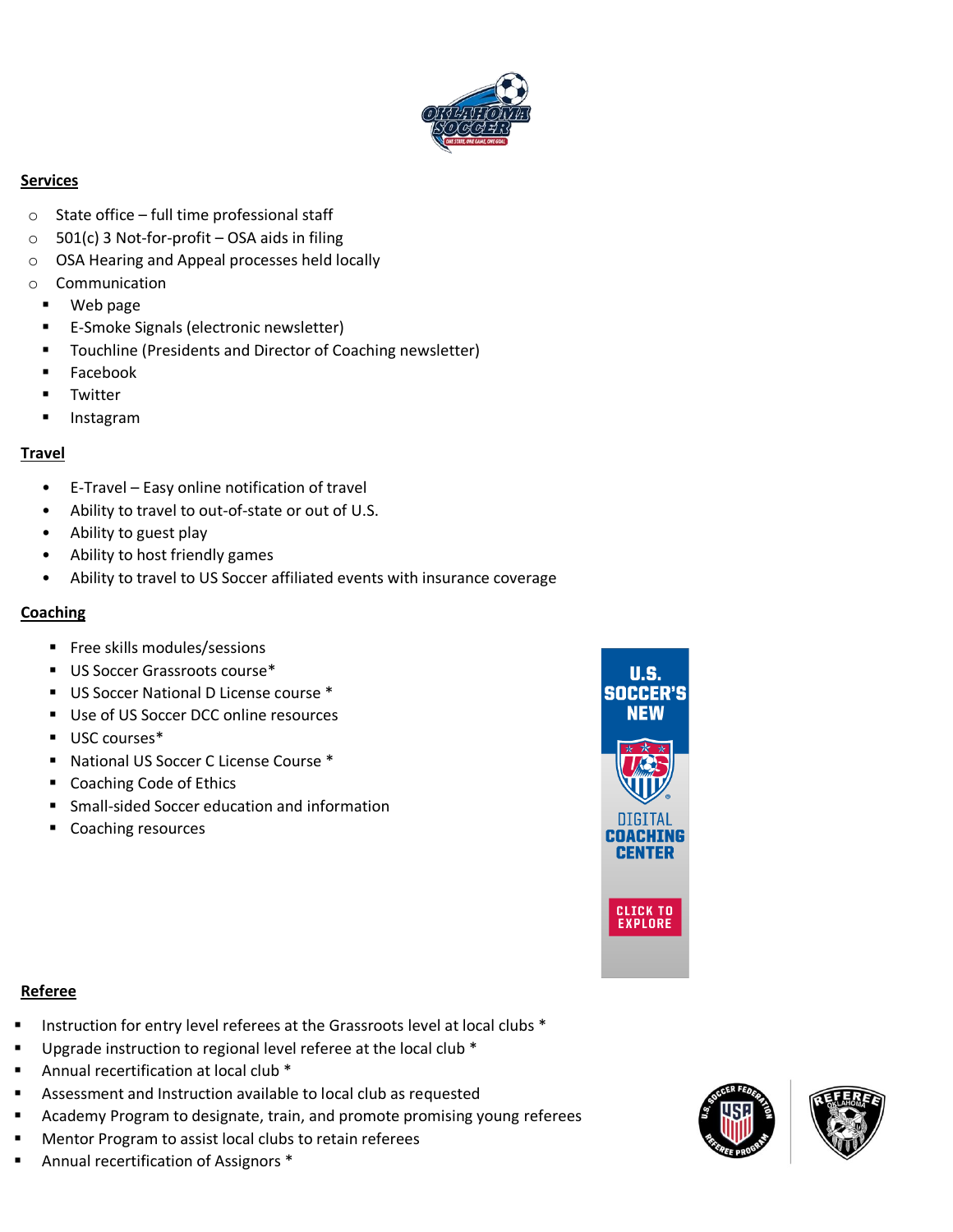

- Annual workshop for Area Referees \*
- Training of Assignors each season \*

## **In-Service & Educational Resources**

- Risk Management Training Seminars
- GotSoccer Training Seminars
- In-house education for new and current club board members
- Best practices education in club operations
- GotSoccer training
- OSA annual Workshop \*
- Administration seminars
- Coaching seminars
- Referee seminar
- College/scholarship seminars
- Soccer goal safety seminars
- OSA Youth Grant (annually)
- OSA Player Scholarship (annually)
- US Soccer Foundation application support and assistance

### **Tournaments**

- Sanctioned club tournaments
- Tournament of Champions / Recreational & Academy \*
- President's Competitive Cup \*
- State Cup Tournament (Youth) \*
- State Cup Tournament (Adult) \*
- Southern Regional National Championships
- Presidents Cup Regional Tournament
- US Youth National Cup Championships \*

## **Awards**

- OSA Soccer Hall of Fame
- Coach of the Year
- Volunteer of the Year
- Parent of the Year
- Administrator of the Year
- Family of the Year
- Referee of the Year (Adult)
- Youth Referee of the Year (Male and Female)
- Recognition of outstanding contributions to soccer